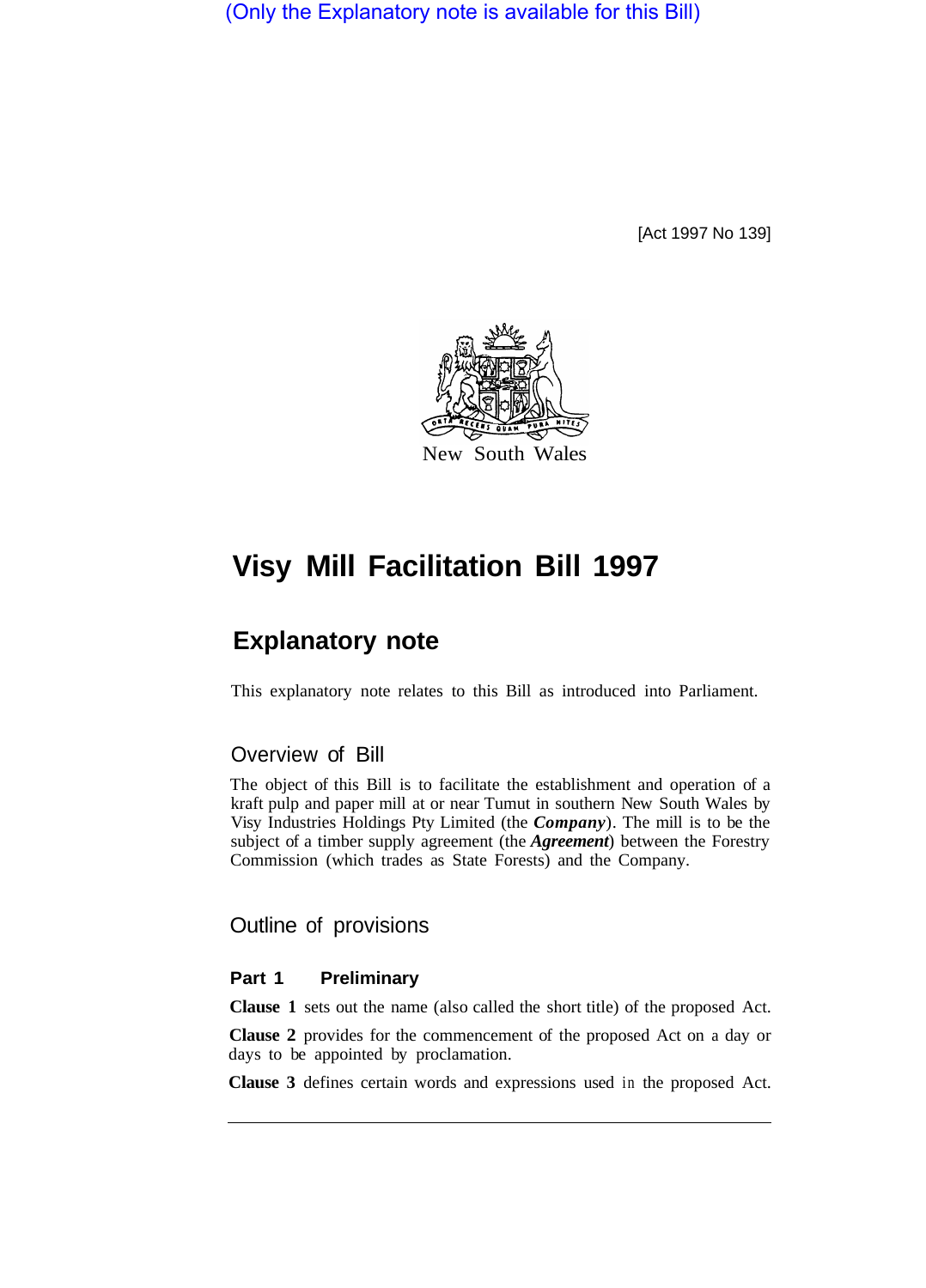Visy Mill Facilitation Bill 1997 [Act 1997 No 139] Explanatory note

**Clause 4** states that the principal purpose of the proposed Act is to facilitate the establishment and operation of a kraft pulp and paper mill near Tumut, and provides that it is Parliament's intention that the State and its agencies will promote that purpose and use their best endeavours to assist the Company and other persons to obtain any necessary approvals and to ensure that (within the applicable legislative structures) any such approvals will be granted.

**Clause 5** provides that the proposed Act binds the Crown.

## **Part 2 The Agreement**

**Clause 6** empowers the Forestry Commission to enter into the Agreement despite the restriction under section 27A (2) of the *Forestry Act 1916* on the duration of timber licences. That restriction would limit the maximum term of a timber licence to 20 years, and the clause enables the Agreement to provide that that restriction will not apply to timber licences issued to the Company.

**Clause 7** provides that the Forestry Commission cannot be a party to an amendment of the Agreement without the approval of the Minister. It also provides a mechanism for the amendment of the Agreement in the event that the Forestry Commission is dissolved or its relevant functions are transferred to or devolve on another body or person.

**Clause 8** enables the Agreement to contain provisions that prevent the termination of the Agreement because of external events occurring beyond the Forestry Commission's control.

## **Part 3 Guarantees and undertakings**

**Clause 9** enables the State to guarantee the performance of obligations and liabilities of the Forestry Commission under the Agreement.

**Clause 10** enables the State to undertake to reimburse the Forestry Commission for liabilities under the Agreement arising because of external events occurring beyond the Commission's control.

## **Part 4 Miscellaneous**

**Clause 11** deals with the situation where the Forestry Commission is dissolved or its relevant functions are transferred to or devolve on another body or person.